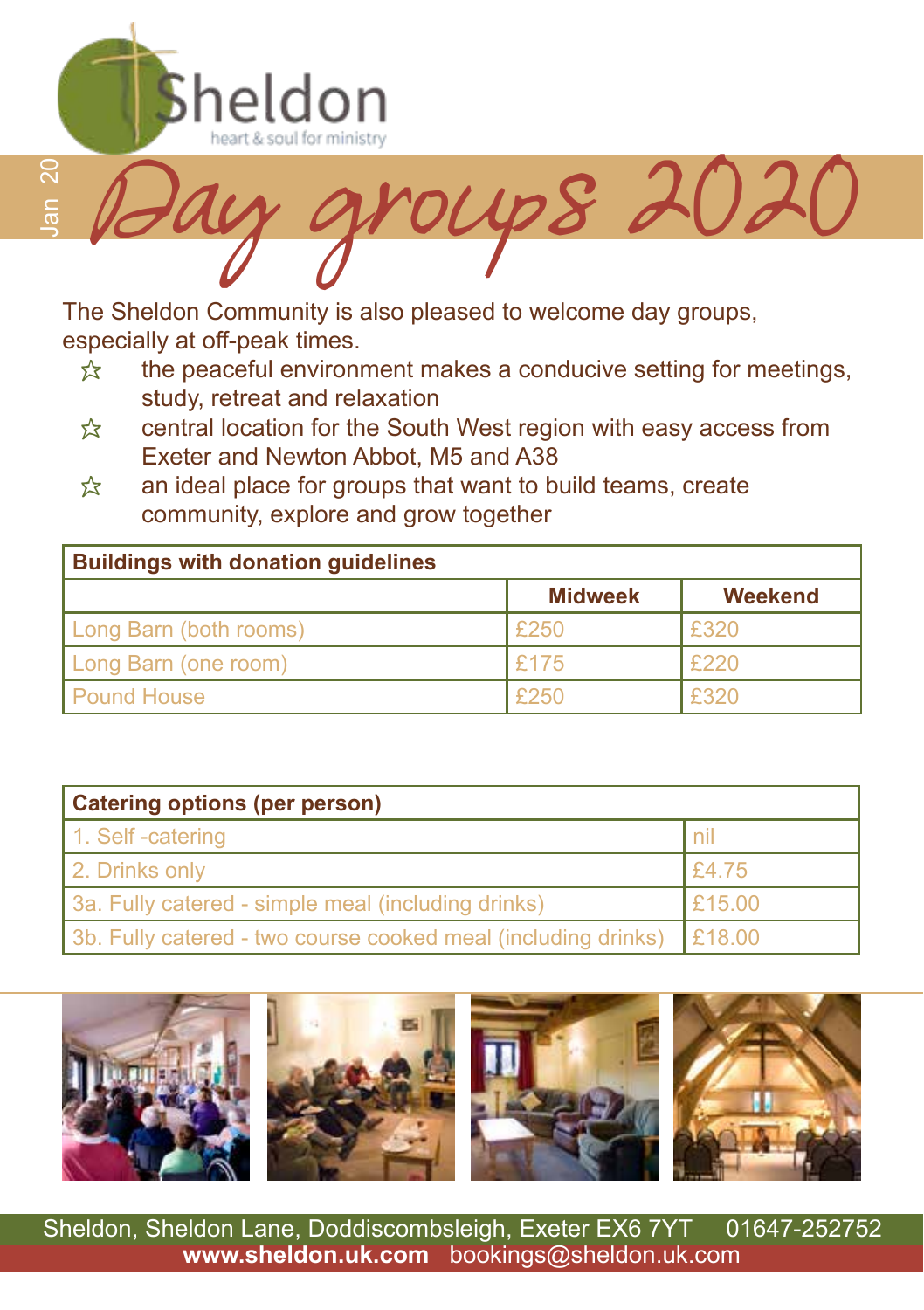## **Accommodation options**

#### The Long Barn

- $\approx$  good for 30 40, up to 60 maximum
- $\hat{\mathbb{X}}$  two large meeting rooms with good disabled access throughout  $\hat{\mathbb{X}}$  upholstered chairs, stacking chairs, folding tables
- $\hat{\mathbb{X}}$  upholstered chairs, stacking chairs, folding tables<br>  $\hat{\mathbb{X}}$  self-contained access to kitchen, servery and toile
- self-contained access to kitchen, servery and toilets
- $\hat{\mathcal{Z}}$  hearing loop<br>  $\hat{\mathcal{Z}}$  west facing to
- west facing terrace and lawn
- $\frac{1}{22}$  upstairs not included for day groups
- **☆** may book one half of the Long Barn, sharing entrance lobby and toilets with another group

#### The Pound House

- $\frac{1}{2}$  good for 30 40, up to 60 maximum<br>  $\frac{1}{2}$  long and light main room with stacking
- long and light main room with stacking chairs and folding tables plus facilities for making hot and cold drinks
- $\hat{x}$  one medium and one small lounge with upholstered chairs
- $\&$  self-contained access to kitchen and toilets
- $\hat{x}$  good disabled access (but outdoor route to access toilet)
- $\hat{x}$  west-facing terrace and lawn
- $\hat{x}$  upstairs not included for day groups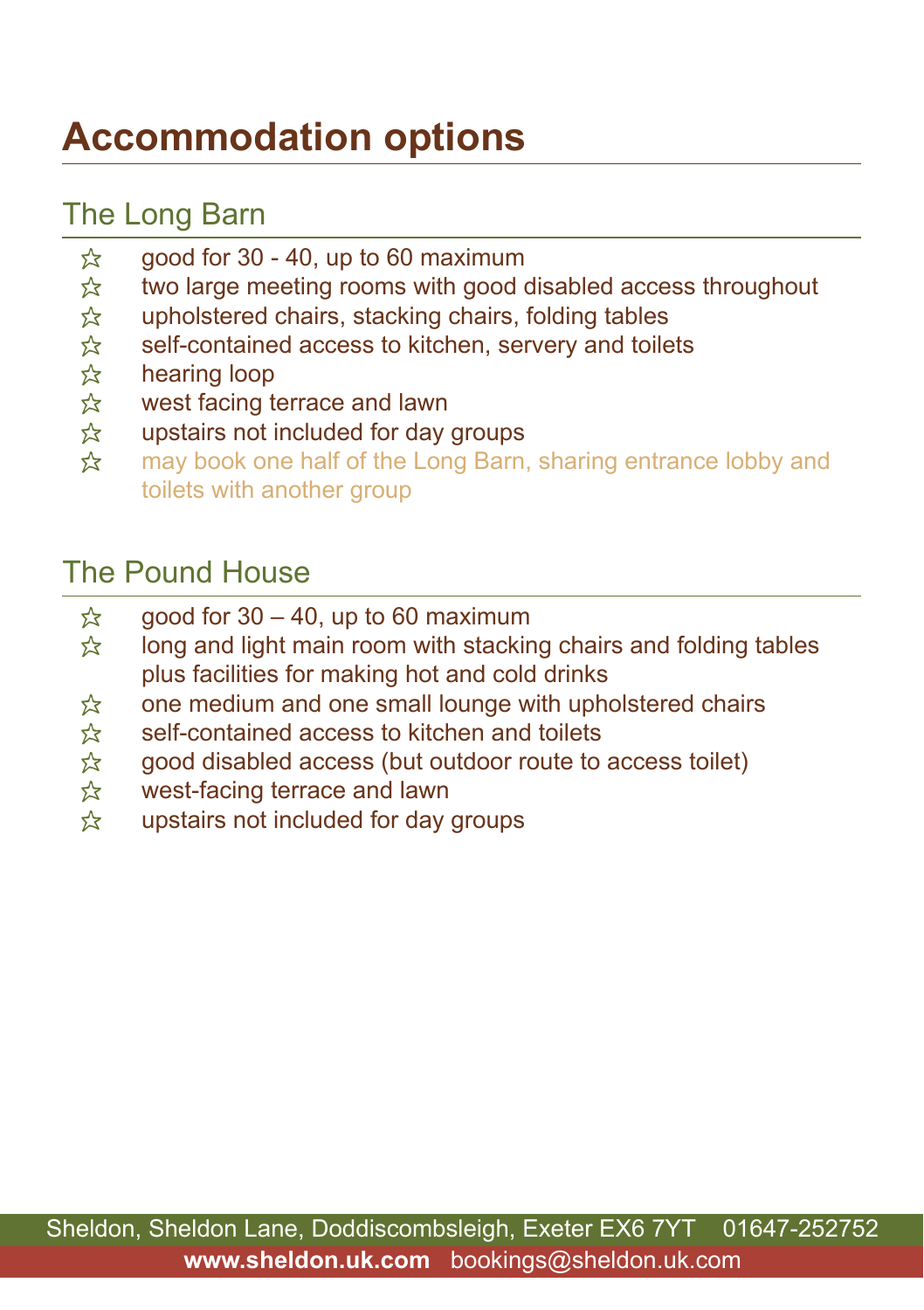## **Catering options**

- 1. Self-catering
	- $\hat{\mathbb{X}}$  we provide a kitchen and equipment for your use  $\hat{\mathbb{X}}$  vou bring all consumables for making drinks
	- you bring all consumables for making drinks
- $\hat{x}$  leave kitchen clean and tidy at the end of the day
- 2. Drinks only
	- $\hat{x}$  you bring packed lunches
	- $\hat{\mathbb{X}}$  we provide coffee with biscuits and tea with cake
- 3. Fully catered
	- $\hat{\chi}$  we provide lunch (simple lunch or two course cooked meal)<br> $\hat{\chi}$  we provide coffee with biscuits and tea with cake
	- we provide coffee with biscuits and tea with cake
	- $\hat{x}$  we open licensed bar before lunch if requested
	- $\hat{\mathcal{R}}$  special diets must be notified 7 days in advance

### **Extras, exclusions & notes**

- $\hat{\mathbf{x}}$  bookings run 9.30am to 4.30pm unless otherwise agreed.
- $\hat{x}$  shared access to 12 acres of gardens, fields, woodland walks, but no access to gardens and fields behind Farmhouse.
- $\hat{\mathbb{X}}$  shared access to medieval Chapel of Christ the Servant.
- ☆ upstairs Chapel of Mary, Martha and Lazarus may be pre-booked for up to 2 hours for worship.
- $\hat{\mathbf{x}}$  the Library is only available as a leader's room and must be booked in advance.
- **☆** audio visual equipment including TV/video/DVD, video projector, CD player, flip chart easel all available on request (no extra charge).
- $\hat{\mathbb{X}}$  sorry, but dogs are not welcome, not even if left in cars.
- $\hat{x}$  Sheldon is a living and working Community which means the level of silence around the site varies – please discuss your needs at the time of booking.